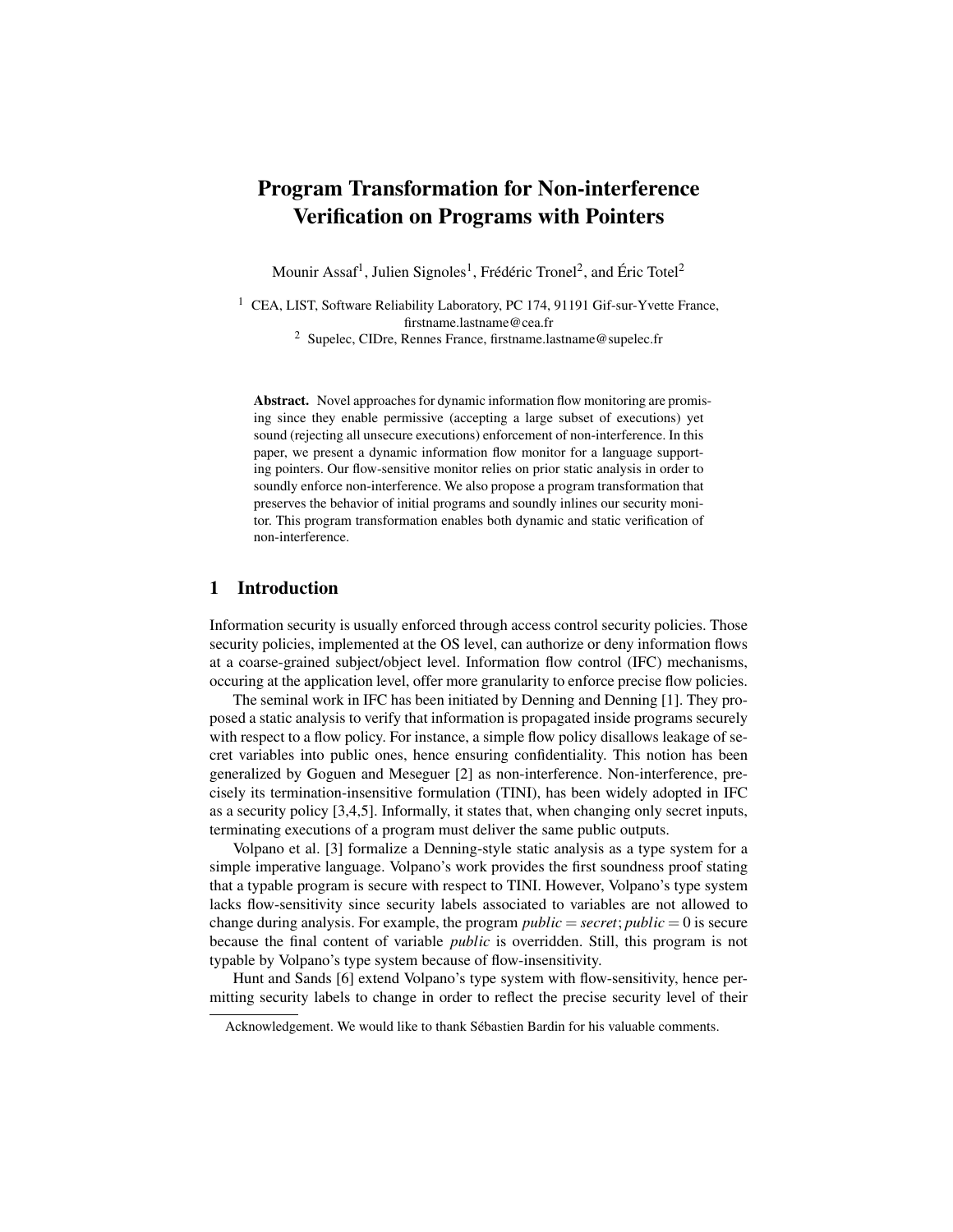contents. Introducing flow-sensitivity to security type systems contributes to more permissive security analyses. Hunt and Sands prove the soundness of their type system with respect to TINI, while typing a larger subset of secure programs in comparison with Volpano's type system.

Dynamic monitoring of information flows is also known to provide more permissiveness [7,5] (accepting a large subset of executions). Unlike static analyses which enforce TINI for all possible execution paths, dynamic monitoring ensures that a single execution path is secure. However, permissiveness through the combination of both dynamic monitoring and flow-sensitivity requires careful examination. Indeed, Russo and Sabelfeld [5] prove that flow-sensitivity in purely dynamic IFC introduces covert channels leaking information. The main idea behind this result is that a purely dynamic monitor ignores non-executed conditional branches, missing at the same time information flows they produce. Therefore, a flow-sensitive dynamic monitor must rely on static analyses for sound (rejecting all unsecure executions) IFC.

*Contributions.* In this paper, we investigate permissive yet sound flow-sensitive IFC for programs handling pointers. Our contributions are:

- We formalize a hybrid information flow monitor for an imperative language with pointers and aliasing, by relying on a semantics built upon the Clight [8] semantics. This semantics is especially used in the CompCert [9] provably correct compiler. We prove the soundness of our monitor with respect to TINI.
- We also propose a **sound program transformation** which inlines our information flow monitor. For languages that are compiled directly into native machine code as it is the case for the C language, inlining is necessary to ensure fine-grained information flow monitoring. To our knowledge, our program transformation is the first proven sound inlining approach for dynamic monitors handling pointers.
- Assuming the implementation of security labels and their join operator, TINI can be enforced by running the self-monitoring transformed program. This dynamic approach has the advantage of being permissive since it soundly monitors a single execution path, ignoring possible unsecure paths that are not executed. The program transformation *T* also enables the verification of TINI by static analysis for free. Such a static approach computes an over-approximation of the transformed program semantics, enforcing TINI for all execution paths.

*Outline.* Section 2 introduces information flow background. Section 3 formalizes our information flow monitor for a simple imperative language handling pointers and aliasing. Section 4 defines a program transformation inlining our information flow monitor. We discuss related work in Section 5 and future work in Section 6.

# 2 Background

*Non-interference.* Our attacker model assumes that attackers know the source code of analyzed programs. It also supposes that attackers can only modify public inputs and read public outputs. A program is non-interferent if two terminating executions which differ only on secret inputs deliver the same public outputs. This notion of noninterference [2] formalizes independence of public outputs from secret inputs.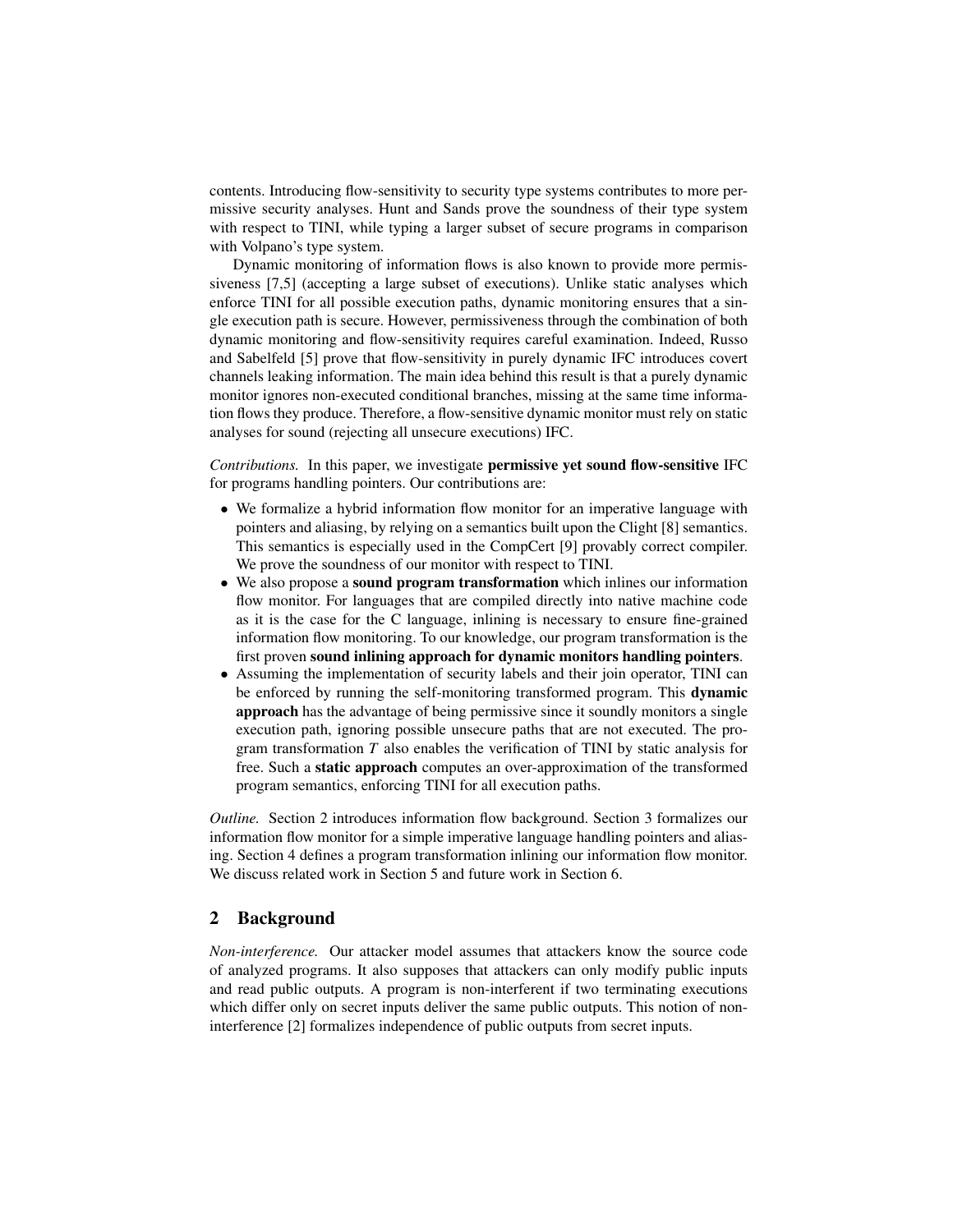*Information flows.* Explicit and implicit flows [1] are generally taken into account when enforcing TINI. Explicit flows are produced from any source variable *y* assigned to a destination variable *x*. Implicit flows are produced whenever an affectation occurs in conditional branches. For instance, the following program *if* (*secret*)  $x = 1$  *else skip* generates an implicit flow from *secret* to *x*, whatever the executed branch is. Even if *x* is not assigned, an attacker could learn that *secret* is false if *x* is different from 1. As one generally enforces a sound approximation of TINI, we suppose that assignments inside conditionals always produce implicit flows from the guards to assigned variables.

Additional information flows arise in the presence of pointers. Consider for example, the program *if* (*secret*) { $x = \&a$ } *else* { $x = \&b$ } *print* \* *x*. An attacker, knowing the initial values of *a* and *b*, may learn information about the value of variable *secret* whenever ∗*x* is output : there is an information flow from *secret* to ∗*x*. There are actually two different kinds of information flows involved in this case. The first one is an implicit flow from *secret* to *x* because of assignments inside a conditional depending on *secret*. The second one, due to pointer aliasing and dereferencing, is from *x* to ∗*x*. Thus, by transitivity, there is an information flow from *secret* to *x*.

Similarly, the program *if* (*secret*)  $\{x = \&a\}$  *else*  $\{x = \&b\} * x = 1$  exposes pointerinduced flows from *secret* to variables *a* and *b*. An attacker having access to either variables *a* or *b* after the assignment  $*x = 1$ , may learn information about variable *secret*. It is worth noting that even if *a* (resp. *b*) is not assigned by instruction  $*x = 1$ , an information flow from *secret* to *a* (resp. *b*) is still produced. In fact, this pointerinduced information flow involves all variables that could have been written by  $*x = 1$ (here, both variables *a* and *b*).

As we are aiming at enforcing TINI, we ignore in this paper all covert channels due to diverging runs and timing channels. Hence, a program like *while* (*secret*) *skip*; could leak information about variable *secret*. Yet, this is acceptable since even in the presence of outputs, Askarov et al. [4] have proved that an attacker could not know the secret in polynomial time in the size of the secret.

# 3 Information Flow Monitoring Semantics

*Language overview.* Figure 1 presents the abstract syntax of our language. It is a simple imperative language handling basic types (κ) like integers and pointers (*ptr*(τ)). It handles aliasing but no pointer arithmetics: binary operators do not take pointers as arguments. The semantics of this language is inspired by the Clight semantics [8]. Clight is formalized in the context of the CompCert verified compiler for C programs [9].

A simplified version of the Clight big-step operational semantics considers an environment *E* and a memory *M*. *E* : *Var*  $\rightarrow$  *Loc* maps variables to statically allocated locations. *M* : *Loc*  $\rightarrow$  V maps locations to values of type  $\tau$ . The evaluation of an instruction *c* in an environment *E* and a memory *M*, denoted by  $E \vdash c, M \Rightarrow M'$ , results in a new memory  $M'$ . Expressions can be evaluated as either left-values or right-values depending on the position in which they occur. Only expressions having the form *id* or ∗*a* can occur in l-value positions such as the left-hand side of assignments, whereas any expression can occur in right-value position.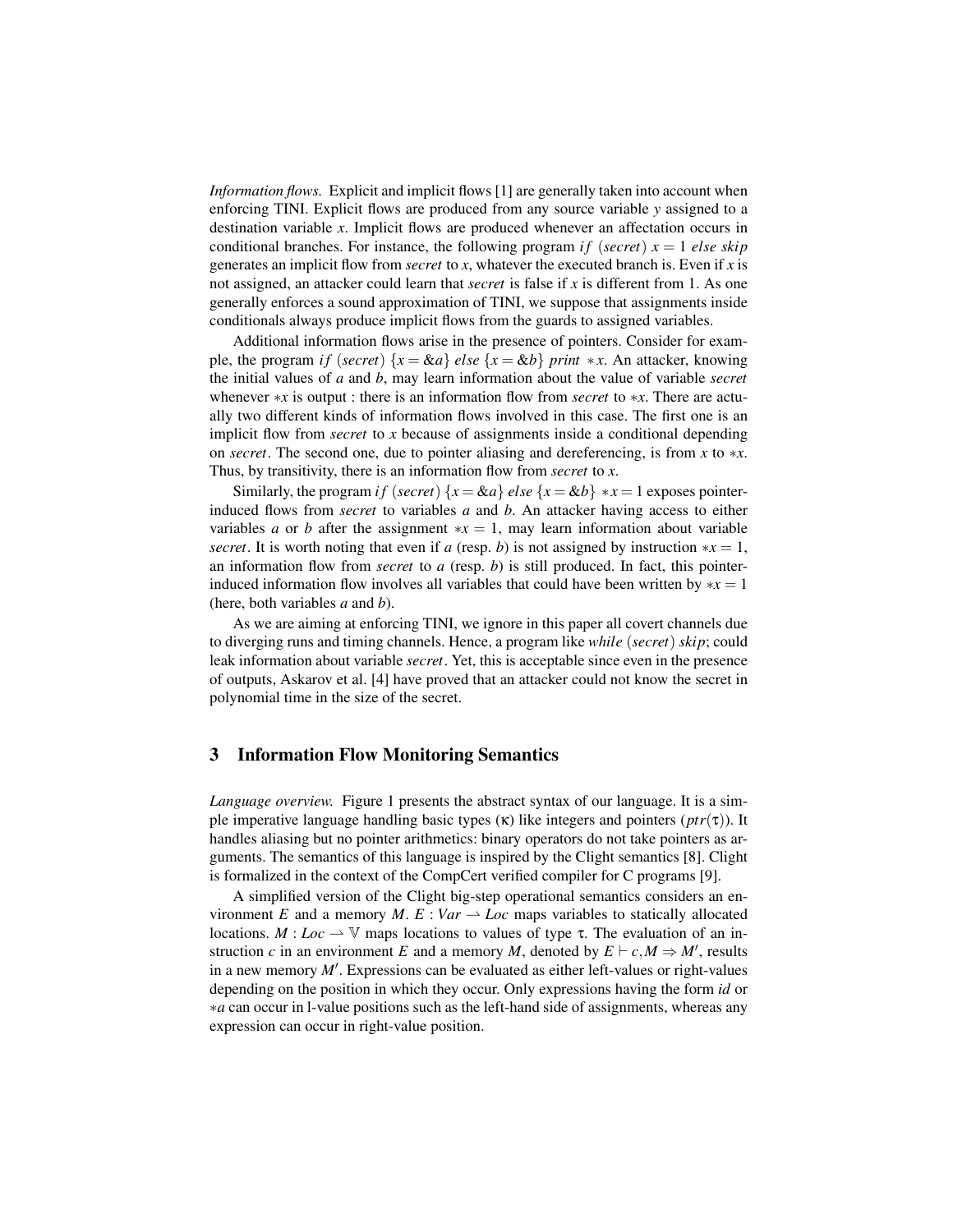As illustrated by Figure 2, 1-value evaluation of expression  $a_1$  in environment *E* and memory *M* ( $E \vdash a_1, M \Leftarrow l$ ) provides the location *l* where  $a_1$  is stored, whereas r-value evaluation of  $a_2$  ( $E \vdash a_2, M \Rightarrow v$ ) provides the value *v* of expression  $a_2$ . The assignment rule then maps the value  $\nu$  to the location  $l$  in the new memory  $M'$ .

| <b>Types:</b>        | $\tau ::= \kappa   ptr(\tau)$                                                                                                |                                                                             |
|----------------------|------------------------------------------------------------------------------------------------------------------------------|-----------------------------------------------------------------------------|
| <b>Expressions:</b>  | $a ::= n   id   uop a   a1 bop a2$                                                                                           | $E \vdash a_1, M \Leftarrow l$                                              |
|                      | $ *a $ & a                                                                                                                   | $E \vdash a_2, M \Rightarrow v$                                             |
| <b>Instructions:</b> | $c ::= skip \mid a_1 = a_2 \mid c_1; c_2$                                                                                    | $(Assign) \frac{M' = M[l \mapsto v]}{E \vdash a_1 = a_2, M \Rightarrow M'}$ |
|                      | $\left  \text{ if }(a) \text{ } c_1 \text{ } \text{ } \text{ } e \text{ } \text{ } c_2 \right  \text{ while }(a) \text{ } c$ |                                                                             |
| <b>Declarations:</b> | $dcl ::= (\tau id)^*$                                                                                                        | Fig. 2. Assignment semantics in                                             |
| <b>Programs:</b>     | $P ::= dcl: c$                                                                                                               | Clight.                                                                     |
|                      |                                                                                                                              |                                                                             |

Fig. 1. Abstract syntax of our language.

In order to extend Clight's three judgment rules with the information flow monitor semantics, we consider a lattice  $\mathbb{S} = (SC, \sqsubseteq)$  where *public*  $\in$  *SC* is the minimal element of  $\mathbb{S}$ . We note  $\sqcup$  the associated join operator. We also consider a new kind of memory  $\Gamma: Loc \to \mathbb{S}$ , which maps locations to security labels. Informally, security memory Γ tracks the security level of locations content through tainting. For example, an assignment  $x = y + z$  generates an information flow from y and z to x. Thus,  $\Gamma$  maps to  $E(x)$ (*i.e.* the location associated to *x*) the security label  $\Gamma(E(y)) \sqcup \Gamma(E(z))$ .

*Expressions.* Both Clight's r-value and l-value evaluations of expressions are extended to support the propagation of security labels, as illustrated in Figure 3: the evaluation of expressions yields both a value  $v \in V$  and a security label  $s \in S$ . If the pair  $(l, s_l)$  is the result of 1-value evaluation of expression  $a$ , then the security label  $s_l$  captures pointerinduced flows produced by possible dereferences occurring in *a*, whereas  $s_r = \Gamma(l)$ captures explicit flows produced by reading the value  $M(l)$  of *a*. Therefore, the r-value evaluation of *a* produces a value  $v = M(l)$  and a security label  $s = s_l \sqcup s_r$  taking into account both explicit and pointer-induced flows through the join operator (rule *RV*). Note that the semantics of Clight expressions can be obtained from Figure 3 by ignoring all the monitor related operations.

The security label associated to the r-value of *a* defines the label associated to the l-value of ∗*a* (rule *LVMEM*), hence taking into account the pointer-induced information flow from *a* to ∗*a*. R-values of constants are labeled as *public* because attackers are supposed to know the source code. Since the locations of variables are at known offsets from the base pointer, we associate *public* to the l-values of variables (rule *LVID*). The label of the l-value of *a* defines the label associated to the r-value of &*a* (rule *RVREF*). The security label associated to the r-value of *a* is propagated to the r-value of *uop a* (rule  $RV_{UOP}$ ). Likewise, the security label associated to the r-value of  $a_1$  *bop*  $a_2$  takes into account both  $a_1$  and  $a_2$  r-values security labels through the join operator.

Figure 4 illustrates an example of the r-value evaluation of ∗*x*. Supposing that *x* is stored at location  $l_x$  and points to a variable *a* stored at location  $l_a$ , the r-value evalua-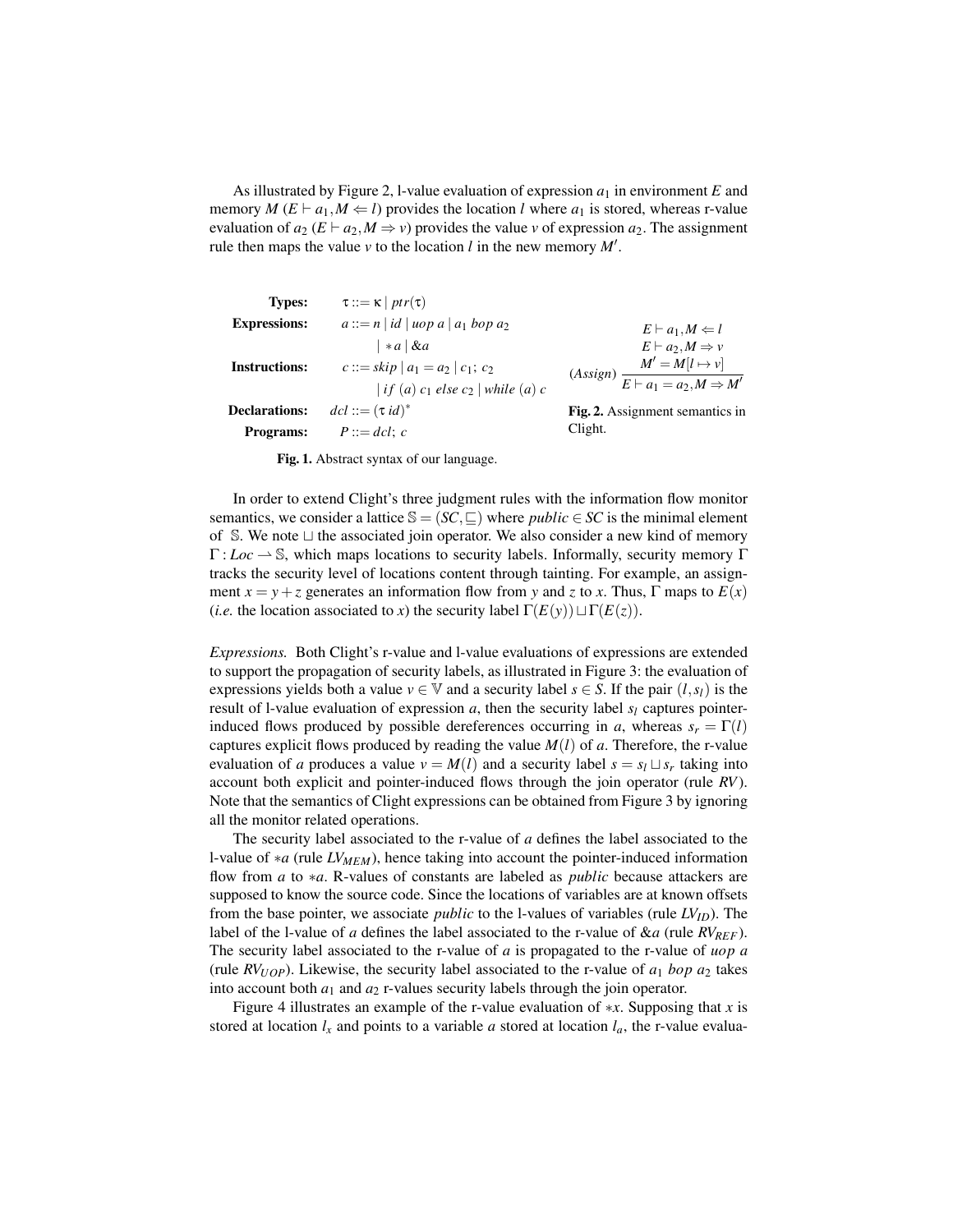$$
LVID \frac{E(id) = l}{E + id, M, \Gamma \Leftarrow l, public} \qquad LVMEM \frac{E + a, M, \Gamma \Rightarrow ptr(l), s}{E + *a, M, \Gamma \Leftarrow l, s}
$$
  

$$
E \vdash a, M, \Gamma \Leftarrow l, s_l \quad M(l) = v
$$
  

$$
RV_{CONST} E \vdash n, M, \Gamma \Rightarrow n, public \qquad RV \frac{s_r = \Gamma(l) \quad s = s_l \sqcup s_r}{E + a, M, \Gamma \Rightarrow v, s}
$$
  

$$
RV_{REF} \frac{E + a, M, \Gamma \Leftarrow l, s}{E + \&a, M, \Gamma \Rightarrow ptr(l), s} \qquad RV_{UOP} \frac{E + a, M, \Gamma \Rightarrow v, s \quad uop \quad v = v'}{E + uop a, M, \Gamma \Rightarrow v', s}
$$
  

$$
RV_{BOP} \frac{E + a_1, M, \Gamma \Rightarrow v_1, s_1 \quad E + a_2, M, \Gamma \Rightarrow v_2, s_2 \quad v_1 \, loop \, v_2 = v \quad s_1 \sqcup s_2 = s}{\Gamma(\frac{1}{2})}
$$

$$
F = \frac{E + a_1 b_1 b_2 + \cdots + a_n b_n}{E + a_1 b_1 b_2 a_3 M_1 \cdots + a_n b_n}
$$

Fig. 3. Information flow monitor big-step semantics of expressions.

tion of ∗*x* takes into account both pointer-induced and explicit flows since both *s<sup>x</sup>* (the security label of *x*) and *s<sup>a</sup>* (the security label of *a*) affect the resulting security label *s*.

$$
LV_{ID} \frac{E(x) = l_x}{E \vdash x, M, \Gamma \Leftarrow l_x, public}
$$
  
\n
$$
M(l_x) = ptr(l_a)
$$
  
\n
$$
RV \frac{\Gamma(l_x) = s_x \quad s_x = public \sqcup s_x}{E \vdash x, M, \Gamma \Rightarrow ptr(l_a), s_x}
$$
  
\n
$$
RV \frac{LV_{MEM} \qquad E \vdash x, M, \Gamma \Leftarrow l_a, s_x}{E \vdash x, M, \Gamma \Leftarrow l_a, s_x} \qquad M(l_a) = v \qquad \Gamma(l_a) = s_a \qquad s = s_a \sqcup s_x
$$
  
\n
$$
E \vdash x, M, \Gamma \Rightarrow v, s
$$

Fig. 4. An example of expression ∗*x* evaluation.

One consequence of rules *LVID* and *RVREF* is that addresses of variables are labeled as *public*. Thus, they can be accessed by attackers and used to bypass security measures such as ASLR (Address Space Layout Randomization). In fact, this kind of information leaks is out of scope for our analysis since addresses of variables are not secret inputs of programs. Furthermore, mapping any security label *s* other than *public* to the l-value of variables *id* would taint all data accessed through dereferences of *id*, causing a label creep problem [10].

*Instructions.* The semantics of instructions is presented in Figure 5. It is a combination of dynamic monitoring and static analysis through the use of  $S_P(c)$ , the set of locations that may have been written by instruction  $c$  of program  $P$ . The statically computed set  $S_P(c)$  is fed to the semantics whenever a call to the *update* operator occurs. We also introduce a new meta-variable *pc* to capture implicit flows. *pc* can be viewed as the security label of the program counter. Each time a program enters a conditional, *pc* is updated with the guard security label in order to reflect generated implicit flows. Therefore, evaluation of instructions occurs in a memory Γ, an execution context *pc* in addition to a memory *M* and an environment *E*. It produces new memories  $\Gamma'$  and  $\overline{M}'$ .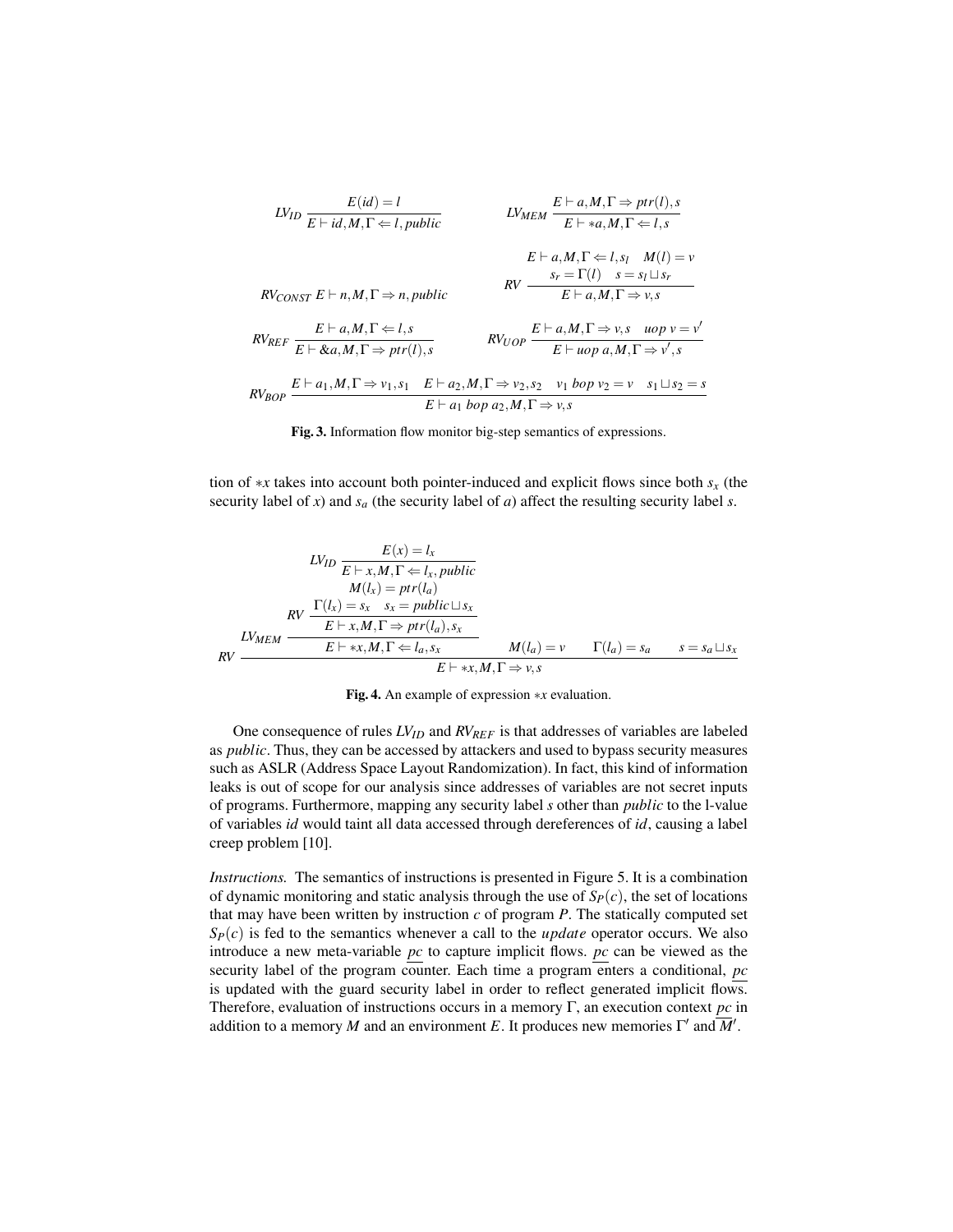$$
E \vdash a_1, M, \Gamma \Leftarrow l_1, s_1 \quad E \vdash a_2, M, \Gamma \Rightarrow v_2, s_2
$$
\n
$$
s = s_1 \sqcup s_2 \sqcup pc \quad s' = s_1 \sqcup pc \quad M' = M[l_1 \mapsto v_2] \quad E \vdash c_1, M, \Gamma, pc \Rightarrow M_1, \Gamma_1
$$
\n
$$
(Assign) \frac{\Gamma'' = \Gamma[l_1 \mapsto s] \quad \Gamma' = update(a_1 = a_2, s', \Gamma'')}{E \vdash a_1 = a_2, M, \Gamma, pc \Rightarrow M', \Gamma'} \quad (Comp) \frac{E \vdash c_2, M_1, \Gamma_1, pc \Rightarrow M_2, \Gamma_2}{E \vdash c_1; c_2, M, \Gamma, pc \Rightarrow M_2, \Gamma_2}
$$
\n
$$
\frac{E \vdash a, M, \Gamma \Rightarrow v, s \quad is true(v)}{\Gamma_1' = update(c_2, pc', \Gamma_1)} \quad E \vdash a, M, \Gamma \Rightarrow v, s \quad is false(v)
$$
\n
$$
(If_{tt}) \frac{\Gamma_1' = update(c_2, pc', \Gamma_1)}{\Gamma_1' = update(c_2, pc', \Gamma_1)} \quad E \vdash while (a) c, M, \Gamma, pc \Rightarrow M, \Gamma' \quad E \vdash a, M, \Gamma \Rightarrow v, s \quad is false(v)}
$$
\n
$$
E \vdash a, M, \Gamma \Rightarrow v, s \quad is false(v)
$$
\n
$$
\frac{E \vdash a, M, \Gamma \Rightarrow v, s \quad is false(v)}{\Gamma_2' = update(c_1, pc', \Gamma_2)} \quad E \vdash while (a) c, M, \Gamma, pc' \Rightarrow M, \Gamma' \quad \Gamma_2' = update(c_1, pc', \Gamma_2)} \quad E \vdash while (a) c, M', \Gamma', pc \Rightarrow M'', \Gamma'' \quad \Gamma_2' = update(c_1, pc', \Gamma_2) \quad (W_{tt}) \quad E \vdash while (a) c, M, \Gamma, pc \Rightarrow M'', \Gamma'' \quad (Skip) \quad E \vdash skip, M, \Gamma, pc \Rightarrow M, \Gamma \quad update(c, s, \Gamma) \triangleq \begin{cases} \Gamma(l) & \forall l \notin Sp(c) \\ \Gamma(l) \sqcup s \quad \forall l \in Sp(c) \end{cases} \end{cases}
$$

Fig. 5. Information flow monitor big-step semantics of instructions.

For assignment  $a_1 = a_2$  (rule *Assign*), the join of three security labels are mapped to the location of *a*1. First, *s*<sup>1</sup> takes into account pointer-induced flows from the l-value of *a*1. Second, *s*<sup>2</sup> considers explicit flows from the r-value of *a*2. Third, *pc* captures the implicit flows generated by conditionals. Additionally, assignments generate pointerinduced flows from the l-value of  $a_1$  to the set of possibly written locations. Consequently, the *update* operator propagates the union of *pc* and  $s_1$  to  $S_p(a_1 = a_2)$ . Assuming that *x* points to a variable *a* stored at location  $l_a$ , Figure 6 illustrates the evaluation of instruction  $*x = 1$ . The security label  $s_x$  (resp. *pc*) affects the security label of variable *a* in order to take into account pointer-induced flows (resp. implicit flows). Finally, the *update* operator propagates the security label *s'* to the set  $S_P(*x = 1)$  to capture pointer-induced flows due to the assignment  $*x = 1$ .

$$
E \vdash *x, M, \Gamma \Leftarrow l_a, s_x \quad E \vdash 1, M, \Gamma \Rightarrow 1, public \quad s = s_x \sqcup public \sqcup pc
$$
  

$$
(Assign) \quad \frac{s' = s_x \sqcup pc \quad M' = M[l_a \mapsto 1] \quad \Gamma'' = \Gamma[l_a \mapsto s] \quad \Gamma' = update(*x = 1, s', \Gamma'')
$$
  

$$
E \vdash *x = 1, M, \Gamma, pc \Rightarrow M', \Gamma'
$$

Fig. 6. An example of instruction  $*x = 1$  evaluation.

For conditionals (rules  $If_{tt}$  and  $If_{ff}$ ), a new context of execution  $pc'$  takes into account implicit flows generated by the conditional guard *a*. When *a* is evaluated to *true* (rule  $If_{tt}$ , the other one is symmetrical), the resulting security memory takes into account the implicit flows induced by both the executed branch  $c_1$  and the non-executed one  $c_2$ . Implicit flows in  $c_1$  are computed by the evaluation of  $c_1$  in  $pc'$ , whereas the *update* operator handles the ones from  $c_2$  by propagating  $pc'$  to the set  $S_P(c_2)$ . Rules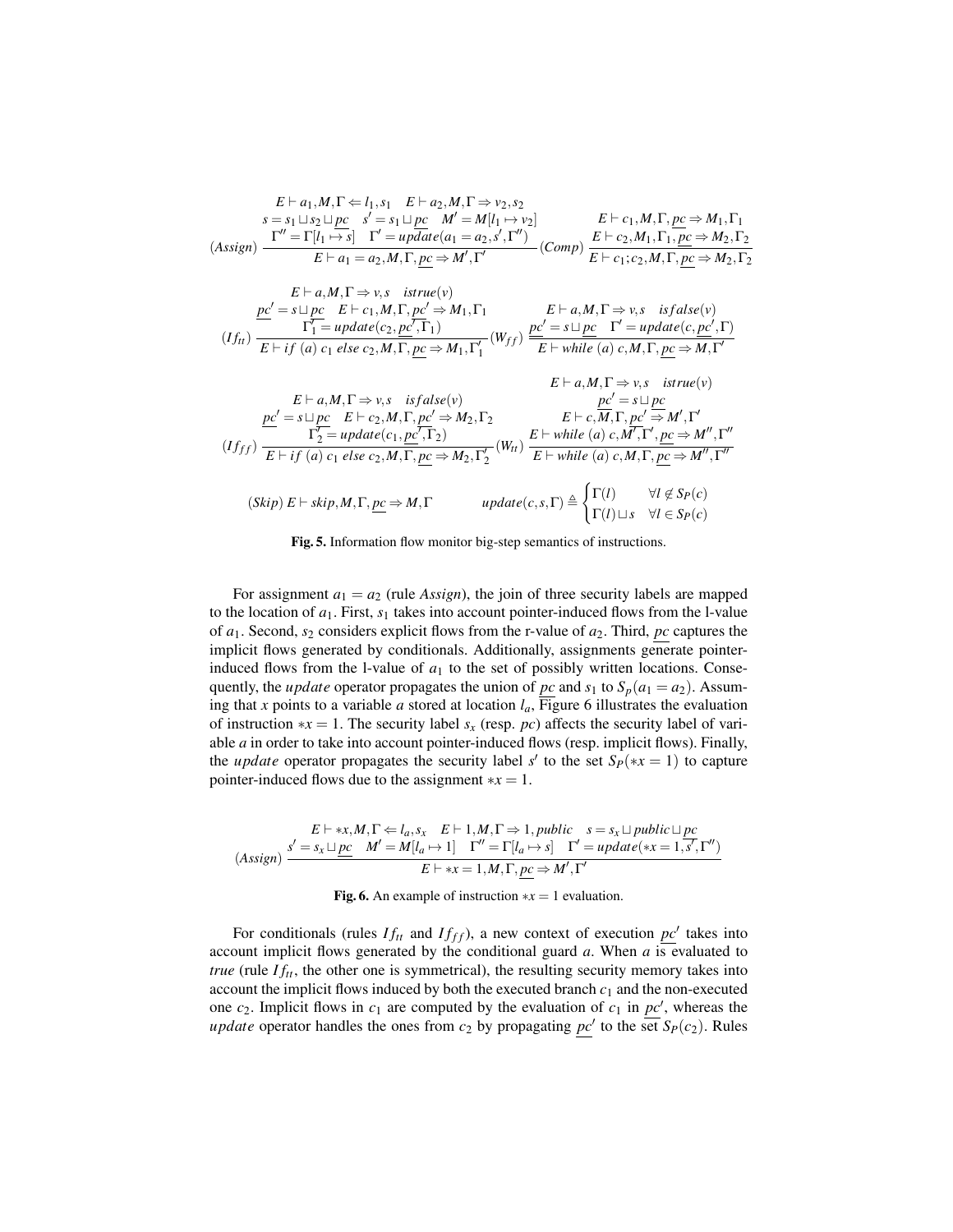$W_{tt}$  and  $W_{ff}$  are similar to conditional rules. Finally, a sequence of instructions  $c_1$ ;  $c_2$  is executed in the same execution context (rule *Comp*).

*Soundness.* In order to formalize TINI, Definition 1 introduces an equivalence relation for memories: two memories  $M_1$  and  $M_2$  are *s*-equivalent if they are equal for the set of locations *l* whose label  $\Gamma(l)$  is at most *s*.

# **Definition 1 (Equivalence relation**  $\sim_{\Gamma}^{s}$ ) *For all* Γ*, s* ∈ *S, M*<sub>1</sub>*, M*<sub>2</sub>*,*

 $M_1$  *and*  $M_2$  *are s-equivalent* ( $M_1 \sim^s_\Gamma M_2$ ) *if and only if* 

$$
\forall l \in Loc, \Gamma(l) \sqsubseteq s \implies M_1(l) = M_2(l).
$$

Non-interference, by Definition 2, ensures that an attacker knowing only inputs and outputs up to a security level *s* cannot gain any knowledge of inputs whose security levels are strictly higher than *s*.

#### Definition 2 (Termination-insensitive non-interference)

*For all c*,*E*, $\Gamma$ , $M_1$ , $M'_1$ , $M_2$ , $M'_2$ , $s$ , $p$ <sub>*c*</sub> $\in$  *S*, *such that*  $E \vdash c, M_1, \Gamma, \underline{pc} \Rightarrow M'_1, \Gamma'_1 \text{ and } E \overline{\vdash} c, M_2, \Gamma, \underline{pc} \Rightarrow M'_2, \Gamma'_2,$ 

$$
M_1 \sim_{\Gamma}^s M_2 \implies \Gamma'_2 = \Gamma'_1 = \Gamma' \text{ and } M'_1 \sim_{\Gamma'}^s M'_2.
$$

This definition of non-interference is termination-insensitive since it ignores behaviors of diverging runs, including information leaks due to the attacker ability to observe (non-)termination of programs. Definition 2 is equivalent to the definitions of TINI in the literature [3,4,6,11]. Moreover, our definition of non-interference is equivalent to what Askarov et al. [4] call batch job TINI, since attackers are not allowed to know intermediate results of computation through outputs.

Theorem 1 (Soundness) *The information flow-extended semantics is sound with respect to termination-insensitive non-interference as defined in 2.*

Theorem 1 proves that our monitor semantics is sound with respect to TINI. The proof, by induction on instructions evaluation  $\Rightarrow$ , relies on the fact that both l-value and r-value evaluations of expressions in *s*-equivalent memories yield the same result for expressions whose label is below *s*. This theorem also proves that attackers cannot learn information by observing the behavior of our monitor since it ensures that both output security memories are equal. Full details of our proofs can be found in the technical report [12].

## 4 Program Transformation

This section presents an inlining approach for our monitoring semantics as a program transformation. This approach has the benefits of enabling both static and dynamic analysis since both analyses can be considered depending on the required level of confidence. The former would focus on soundness by ensuring that all execution paths of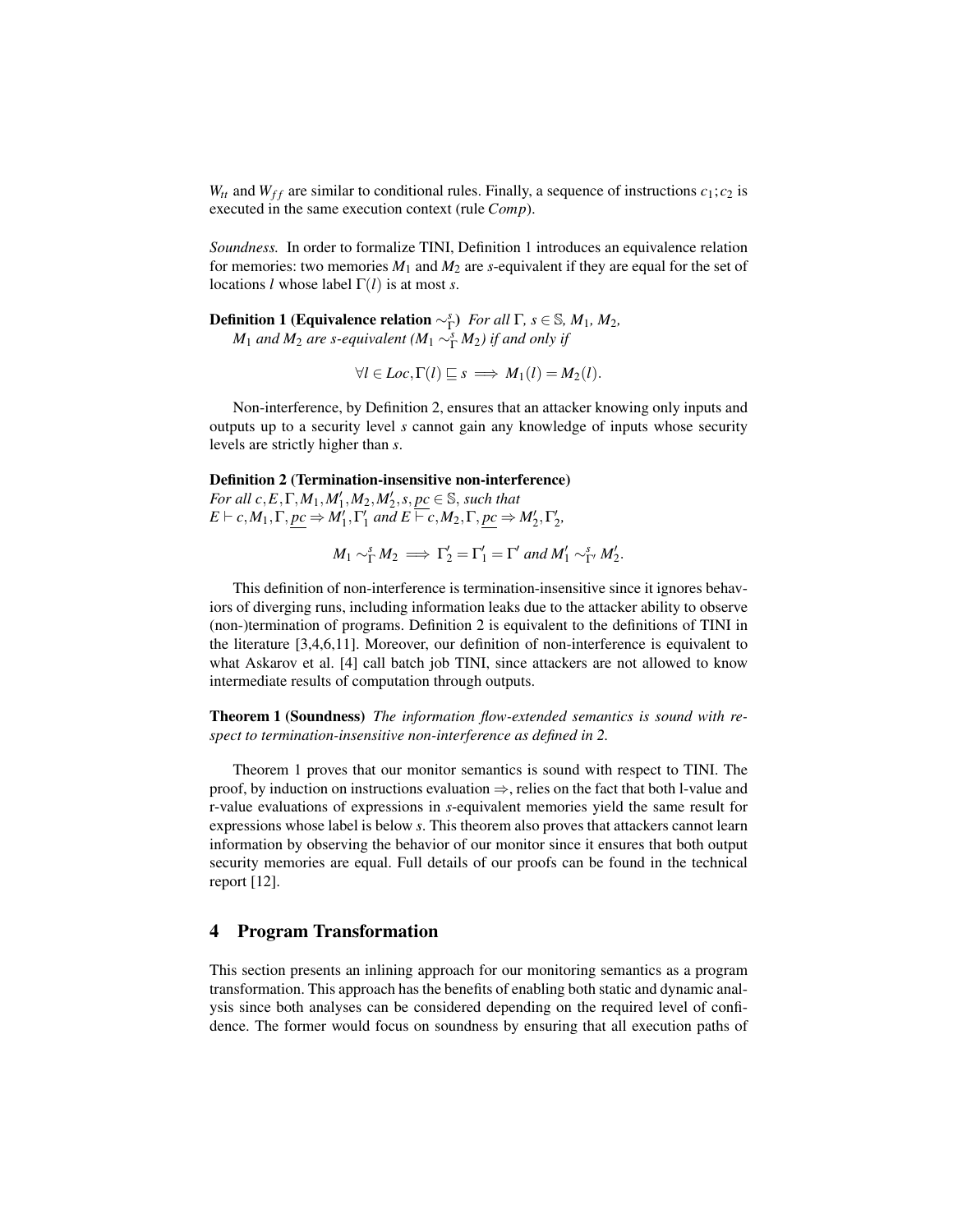the analysed program are secure. The latter would emphasize on permissiveness by enforcing non-interference for the execution path of a single run.

Informally, the program transformation maps a shadow variable —a security label to each variable of *Var*(*P*), the set of variables of the initial program *P*. Inlining our monitor then consists of propagating those security labels with respect to the monitor semantics. For this reason, types of our language are extended with a type  $\tau_s$  representing security labels. Expressions are extended with security labels denoted *s* and a join operator  $\sqcup$  on security labels. The range of memories *M* is also extended to  $\mathbb{V}\cup\mathbb{S}$ .

In order to handle pointers, we introduce in Definitions 3 and 4 the depth  $\mathcal{D}(id)$  of a variable *id* and a bijection  $\Lambda(id, k)$ , with  $k \in [0, \mathcal{D}(id)]$ .  $\mathcal{D}(id)$  is the number of dereferences such that ∗<sup>*⊗*(*id*) *id* yields a basic type κ, whereas Λ maps each initial variable *id*</sup> to  $\mathscr{D}(id)$  different shadow variables. Basically,  $*^{k}\Lambda(id, k)$  is the security label of  $*^{k}id$ .

#### **Definition 3 (Depth**  $\mathscr{D}(x)$  of variable *x*)

Let 
$$
\tau_x
$$
 be the type of variable  $x \in Var(P)$ .  $\mathcal{D}(x) = \mathcal{D}(\tau) = \begin{cases} 0 & \text{if } \tau = \kappa \\ 1 + \mathcal{D}(\tau') & \text{if } \tau = ptr(\tau') \end{cases}$ 

#### Definition 4 (Bijection Λ)

 $\Lambda: \{(x, k) : x \in Var(P) \text{ and } k \in [0, \mathcal{D}(x)]\} \to Var' \text{ such that } Var' \subset Var \setminus Var(P) \text{ is a }$ *bijection mapping to each initial variable x exactly*  $\mathscr{D}(x)$  *shadow variables, denoted*  $\Lambda(x,k)$ *, such that*  $\Lambda(x,k)$  *has a type ptr*<sup> $(k)$ </sup> $(\tau_s)$ *.* 

We extend  $\Lambda$  to all l-value expressions  $(\Lambda(*^r x, k) \triangleq *^r \Lambda(x, k+r))$  such that  $\Lambda(*^k id, 0)$ is equal to  $*^{k}\Lambda(id, k)$ . Hence  $\Lambda(*^{k}id, 0)$  also captures the security label of  $*^{k}id$ .

Our program transformation, denoted *T*, maintains a pointer-related invariant in order to correctly handle aliasing. Essentially, if *x* points to an integer variable *a*, shadow variable  $\Lambda(x,1)$  also points to  $\Lambda(a,0)$ . This way, whenever we read (or write) the same integer through ∗*x* or *a*, we also read (or write) the same security label through either  $\star \Lambda(x,1)$  or  $\Lambda(a,0)$ . Listings 1 and 2 illustrate an example of our program transformation. Instruction 3 in Listing 1 is transformed into instructions 3, 4, 5 and 6 in Listing 2. Instructions 3, 5 and 6 of the transformed program reproduce the semantics of *Assign* rules as defined in the monitoring semantics (Figure 5), whereas instruction 4 maintains the aliasing invariant. Thanks to instructions 4 and 9 of the transformed program, instruction 13 updates the correct security label during execution.

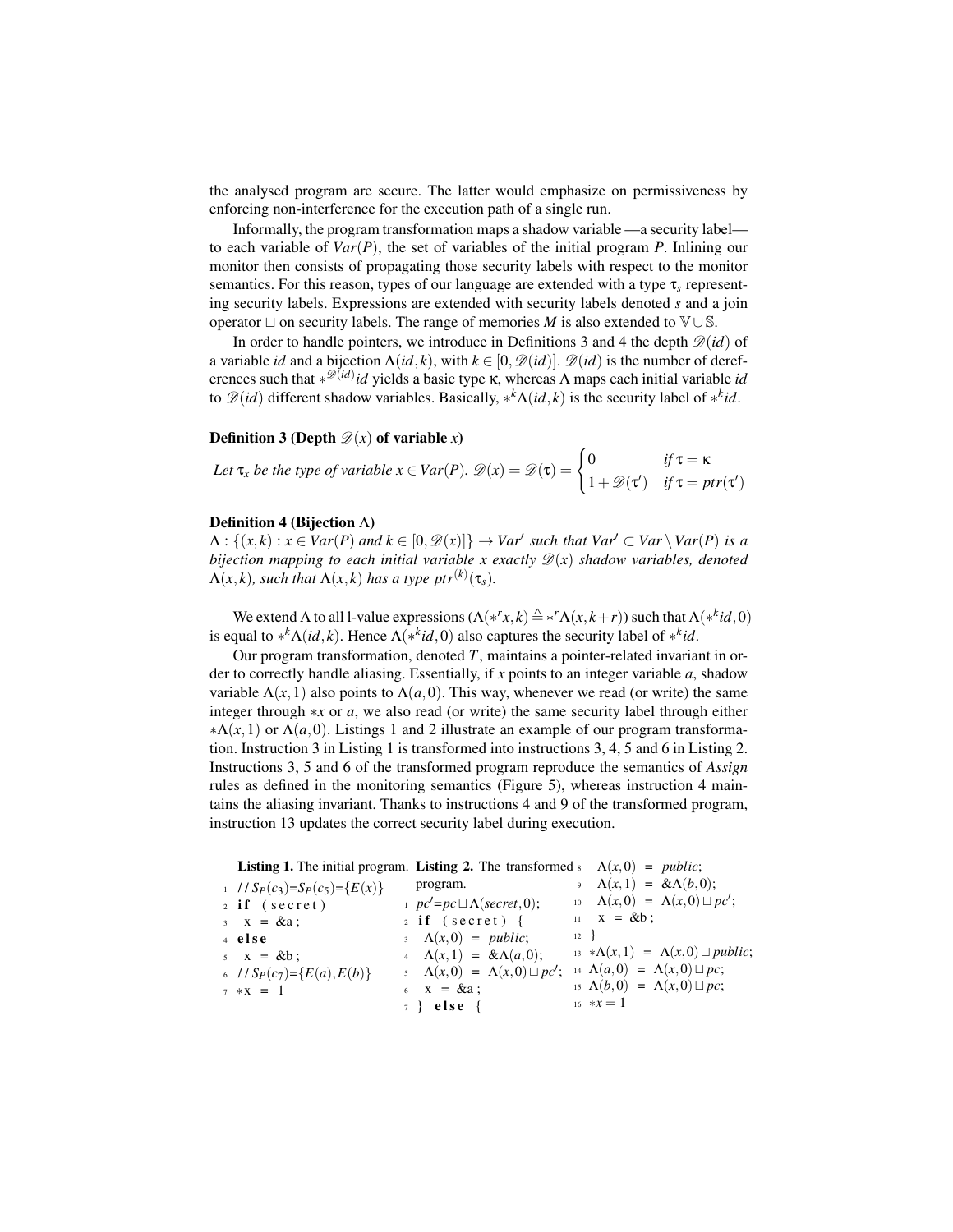As in Definition 5, two expressions are aliased in memory *M* if their l-value evaluation yields the same location. Hence, the aliasing invariant, stated as Lemma 1, ensures that two l-value expressions are aliased iff their shadow variables are aliased.

Definition 5 (Aliasing equivalence relation ∼*<sup>M</sup> lval*) *For all*  $a_1, a_2 \in Exp$ , *for all*  $E, M$  *such that*  $E \vdash a_1, M \Leftarrow l_1$  *and*  $E \vdash a_2, M \Leftarrow l_2$ *.* 

$$
a_1 \sim_{lval}^M a_2 \iff l_1 = l_2
$$

## Lemma 1 (Aliasing invariant)

*For all*  $E, c, M, M', \Gamma, \Gamma', pc, pc$  *such that*  $E \vdash T[c, pc], M, \Gamma, pc \Rightarrow M', \Gamma'.$ *Let the predicate*  $\Omega(M) \triangleq \forall x, y \in Var(P)$ *, for all r*  $\in [0, \mathcal{D}(y)]$ *,* 

$$
x \sim_{Ival}^{M} *^{r} y
$$
  
\n
$$
\iff \forall k \in [0, \mathcal{D}(x)], \Lambda(x, k) \sim_{Ival}^{M} \Lambda(*^{r} y, k)
$$
  
\nThen  $\Omega(M) \implies \Omega(M').$ 

Transformation *T* relies on Definition 6 of operators  $\mathcal{L}_L$ ,  $\mathcal{L}_R$  and  $\mathcal{L}$  which express security labels of expressions in terms of shadow variables. They respectively capture the label of the l-value of *a*, the label of the r-value of *a*, and  $\Gamma(l_a)$ , where  $l_a$  is the location of *a*. They accurately reproduce the monitoring semantics for expressions as defined in Figure 3.

**Definition 6 (Operators**  $L_L$ **,**  $L_R$  **and**  $L$ **)** 

$$
\mathcal{L}_R(n) \triangleq public \qquad \mathcal{L}_R(uop \ a) \triangleq \mathcal{L}_R(a) \qquad \mathcal{L}_R(\&a) \triangleq \mathcal{L}_L(a)
$$
\n
$$
\mathcal{L}_R(a_1 \text{ loop } a_2) \triangleq \mathcal{L}_R(a_1) \sqcup \mathcal{L}_R(a_2) \qquad \mathcal{L}_R(a) \triangleq \mathcal{L}_L(a) \sqcup \mathcal{L}(a) \qquad \mathcal{L}(a) \triangleq \Lambda(a,0)
$$
\n
$$
\mathcal{L}_L(id) \triangleq public \qquad \mathcal{L}_L(*a) \triangleq \mathcal{L}_R(a)
$$

The l-values of a variable *id* is associated with the security label *public* (rule *LVID*), so does  $L_L(id)$ .  $L_L(*a)$ , the security label associated to the l-value  $*a$ , is defined as  $L_R(a)$ , the security label associated to the r-value of *a* (rule *LV<sub>MEM</sub>*). As for r-values (rule *RV<sub>CONST</sub>*), the security label of constant integers  $L_R(n)$  is defined as *public*. The security label of r-values expressions  $L_R(a)$  is defined as the join of their l-value label  $L_L(a)$  and the label of their content  $L(a)$  (rule *RV*) in order to take into account both pointer-induced and explicit flows.  $L_R(\&a)$ , the label of r-value expressions  $\&a$  is defined as  $L_L(a)$ , the label of the l-value *a* (rule *RV<sub>REF</sub>*).  $L_R(u \circ a)$  and  $L_R(a_1 \text{ loop } a_2)$  are respectively defined according to rules  $RV_{UOP}$  and  $RV_{BOP}$ . Finally, the label  $L(a)$  associated to the content of *a* is defined as  $\Lambda(a,0)$ , which represents  $\Gamma(l_a)$  in the monitoring semantics. Figure 7 illustrates the computation of the label associated to a r-value ∗*x*. Intuitively, for the transformation to be correct, we must ensure that the evaluation of  $\Lambda(x,0)$  and  $*\Lambda(x,1)$  in *M* respectively results in  $s_x = \Gamma(l_x)$  and  $s_a = \Gamma(l_a)$ .

We present the program transformation rules in Figure 8. For brevity,  $c_k$ ;  $\forall k \in [0, n]$ denotes the sequence of instructions  $c_0$ ;  $c_1$ ;...  $c_n$ . Since the transformation *T* must maintain the execution context and must propagate it to all possibly written locations in nonexecuted branches, it creates for each conditional and loop a new shadow variable of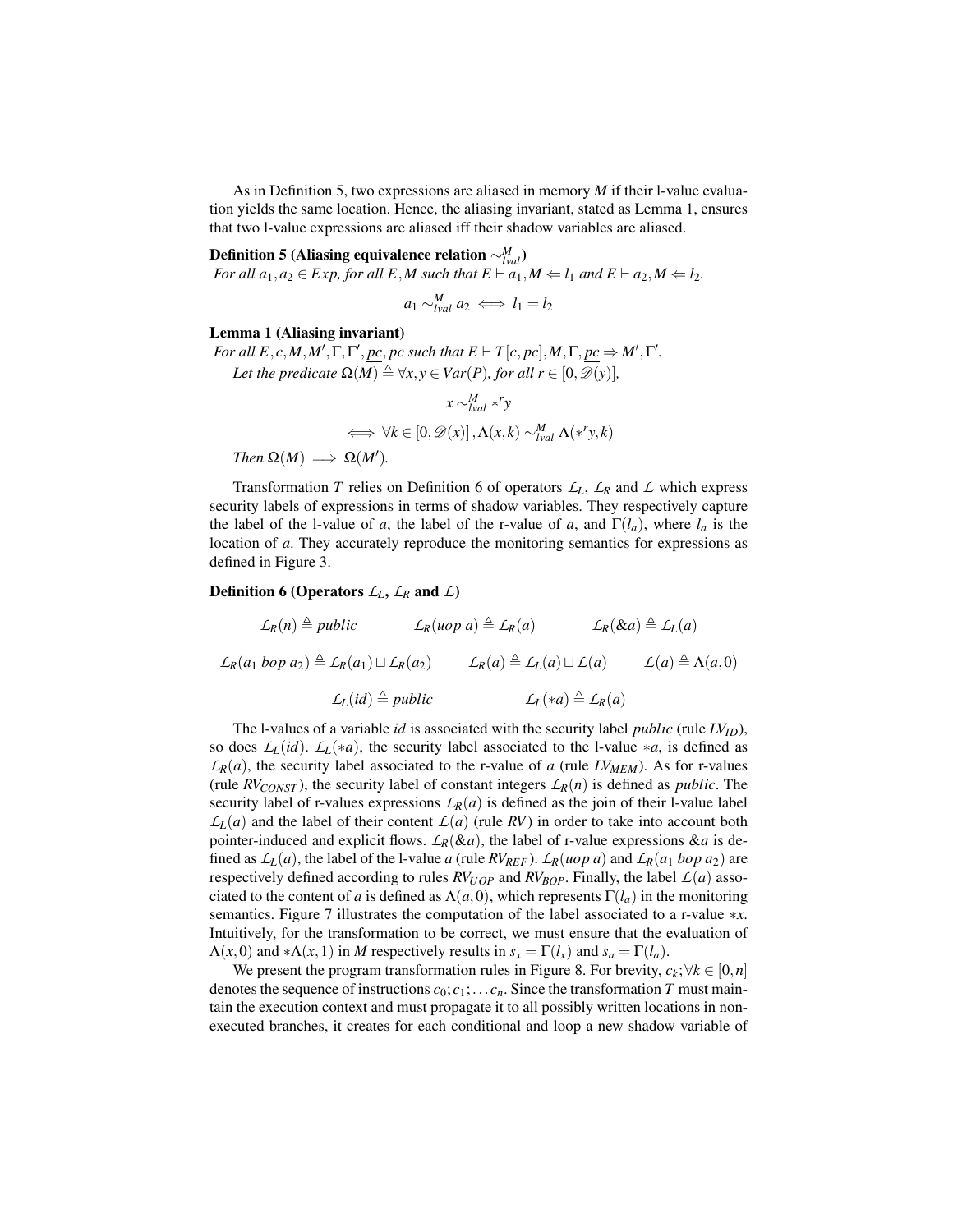$$
\mathcal{L}_R(**x) = \mathcal{L}_L(**x) \sqcup \mathcal{L}(**x) = \mathcal{L}_R(x) \sqcup \Lambda(**x,0) = \mathcal{L}_L(x) \sqcup \mathcal{L}(x) \sqcup * \Lambda(x,1)
$$

$$
= public \sqcup \Lambda(x,0) \sqcup * \Lambda(x,1)
$$

Fig. 7. An example of security label computation by both semantics and transformation *T*.

type  $\tau_s$ , denoted *pc'*. Variable *pc'* captures the new execution context *pc'* defined in the semantics. The transformation then parameterizes the branches with the new shadow variable  $pc'$ . It also uses the inverse of environment *E*, denoted  $E^{-1}$ , in order to find the set of variables corresponding to the locations  $l \in S_P(c)$ . Then it propagates the execution context  $pc'$  to all the corresponding shadow variables. This way, the program transformation reproduces the semantics of the *update* operator for conditionals and loops. Note that  $E^{-1}$  is well defined since each location has only one corresponding declared variable. We are confident that even for further extensions including dynamically allocated locations, we should be able to find a corresponding shadow expression if there is an expression pointing to that location.

$$
T[skip, pc] \mapsto skip \qquad T[c_1; c_2, pc] \mapsto T[c_1, pc]; T[c_2, pc]
$$

$$
T[a_1 = a_2, pc] \mapsto \begin{cases} \Lambda(a_1, 0) = \mathcal{L}_L(a_1) \sqcup \mathcal{L}_R(a_2) \sqcup pc; \\ \Lambda(a_1, k) = \Lambda(a_2, k); \forall k \in [1, \mathcal{D}(a_1)] \\ \Lambda(E^{-1}(l), 0) = \Lambda(E^{-1}(l), 0) \sqcup \mathcal{L}_L(a_1) \sqcup pc; \forall l \in Sp(a_1 = a_2) \\ a_1 = a_2; \end{cases}
$$

$$
T[if (a) c_1 else c_2, pc] \mapsto \begin{cases} pc' = \mathcal{L}_R(a) \sqcup pc; \\ \begin{cases} if (a) \{ \\ T[c_1, pc'] \\ \Lambda(E^{-1}(l), 0) = \Lambda(E^{-1}(l), 0) \sqcup pc'; \forall l \in S_P(c_2) \} \\ \end{cases} \\ else \{ \\ \begin{cases} T[c_2, pc']; \\ \Lambda(E^{-1}(l), 0) = \Lambda(E^{-1}(l), 0) \sqcup pc'; \forall l \in S_P(c_1) \end{cases} \end{cases}
$$

$$
T[while (a) c, pc] \mapsto \begin{cases} while (a) {\n \begin{cases} pc' = \mathcal{L}_R(a) \sqcup pc; \\ T[c, pc']; \\ \n \end{cases}} \\ pc' = \mathcal{L}_R(a) \sqcup pc; \\ pc' = \mathcal{L}_R(a) \sqcup pc; \\ \Lambda(E^{-1}(l), 0) = \Lambda(E^{-1}(l), 0) \sqcup pc'; \forall l \in S_P(c) \end{cases}} \end{cases}
$$

Fig. 8. Program transformation semantics.

For assignments  $a_1 = a_2$ , the program transformation propagates three security labels to the shadow expression of *a*<sup>1</sup> according the monitor semantics. Since assignments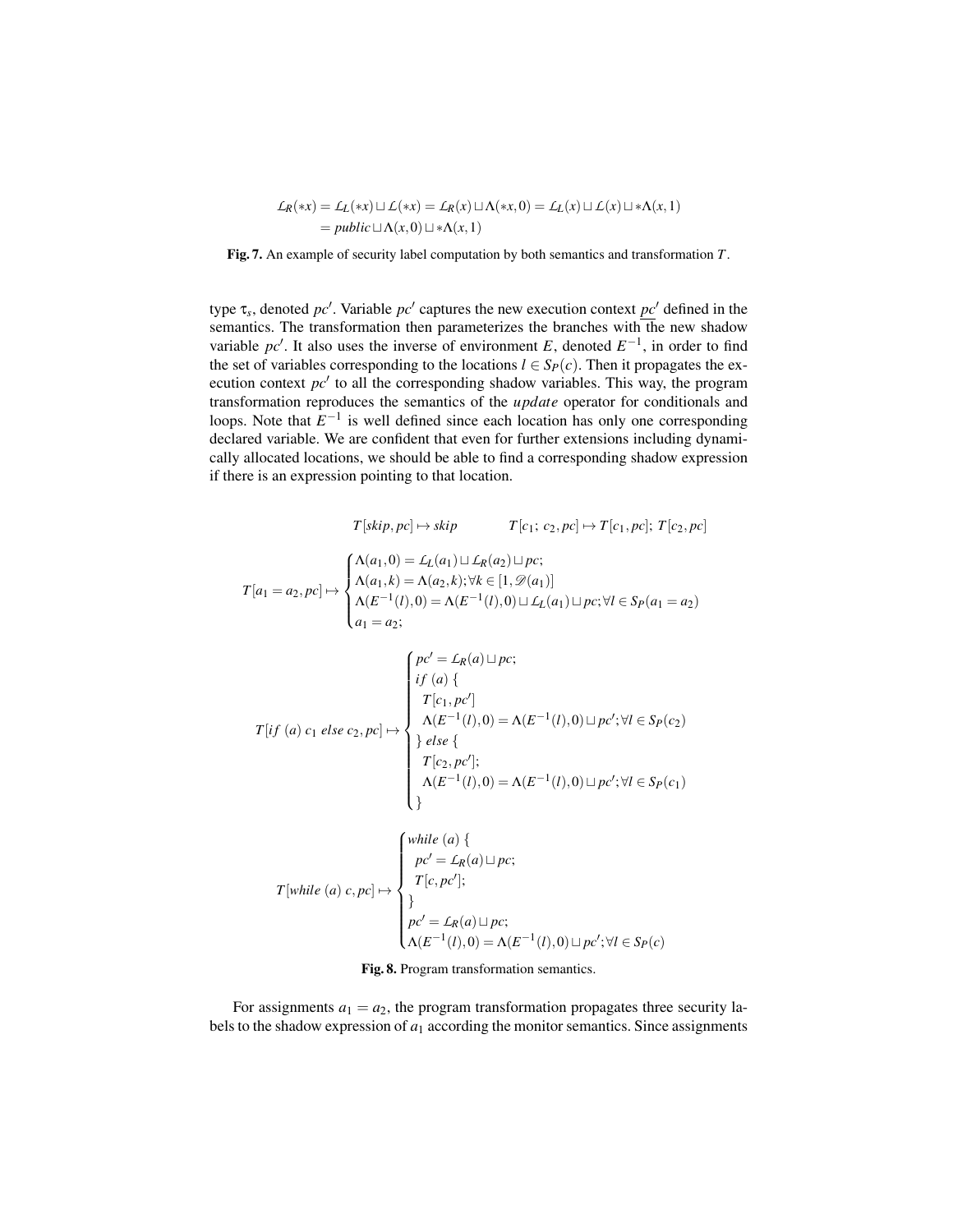create new aliasing relations, transformation *T* also generates  $\mathscr{D}(a_1)$  assignments to maintain the aliasing invariant stated in Lemma 1. Finally, *T* uses *E*<sup>-1</sup> and Λ to find shadow variables corresponding to locations in  $S_P(c)$  and taints them with the security label  $L_l(a_1) \sqcup pc$ .

The transformed program  $T(P)$  is behaviourally equivalent to the initial program *P*. Let  $E|_{var(P)}$  (resp.  $M|_{Loc(P)}$  and  $\Gamma|_{Loc(P)}$ ) be the restriction of environment *E* (resp. of memory  $\hat{M}$  and  $\Gamma$ ) to the set  $Var(P)$  of initial variables (resp. to the set  $Loc(P)$ of initial locations). More precisely, Theorem 2 states that for any terminating run, executions of *P* and  $T(P)$  in equal input memories for initial locations  $Loc(P)$  result in equal memories for those same locations. The proof by induction on instructions evaluation relies on the fact that program transformation *T* introduces only assignments handling shadow variables. Hence, those additional assignments do not modify neither values nor security labels associated to the set  $Loc(P)$  of initial locations.

Theorem 2 (Initial semantics preservation) *For all c*,*E*,*M*,Γ, *pc*, *pc such that:*  $E|_{Var(P)} \vdash c, M|_{Loc(P)}, \Gamma|_{Loc(P)}, pc \Rightarrow M_1, \Gamma_1 \text{ and } E \vdash T[c, pc], M, \Gamma, pc \Rightarrow M_2, \Gamma_2.$ 

*Then,*  $M_2|_{Loc(P)} = M_1$  *and*  $\Gamma_2|_{Loc(P)} = \Gamma_1$ .

Theorem 3 proves the soundness of the transformation *T* with respect to the monitor semantics presented in Figure 5. Informally, the theorem supposes that values of shadow variables (resp. execution context variable *pc*) are initialized according to the initial security memory  $\Gamma$  (resp. execution context *pc*). Then after the execution of the transformed instructions, it states that the values of shadow variables capture the exact values of the output security memory.

Theorem 3 (Sound monitoring of information flows) *Let c, for all E*,*M*,Γ,*M*<sup>0</sup> ,Γ 0 *such that*  $E \vdash T[c, pc], M, \Gamma, pc \Rightarrow M', \Gamma'.$ 

*Let us define the predicate*  $\Upsilon(E, M, \Gamma) \triangleq$  *for all x*  $\in$  *Var*(*P*)*, for all k*  $\in$  [0,  $\mathcal{D}(x)$ ]*,*  $E \vdash *^k x, M \Leftarrow l_{xk} \text{ and } \Gamma(l_{xk}) = s_{xk} \implies E \vdash *^k \Lambda(x, k), M \Rightarrow s_{xk}.$ 

*The following result holds:*  $\Upsilon(E, M, \Gamma)$  *and*  $E \vdash pc, M \Rightarrow pc \implies \Upsilon(E, M', \Gamma').$ 

As the program transformation is sound with respect to our information flow monitor semantics, it is also sound wrt. TINI. Therefore, we can soundly reason about information flows through security labels defined by this program transformation. To our knowledge, that is the first proof of soundness for inlining information flow monitors handling pointers with aliasing. The proof, by induction on instructions evaluation  $\Rightarrow$ , heavily relies on the aliasing invariant stated in Lemma 1.

*TINI verification.* Figure 9 shows that the program transformation *T* can be used to verify TINI through both dynamic and static analysis. Assuming the implementation of security labels and their join operator, running the self-monitoring program  $T(P)$ enforces TINI dynamically —actually, this is a hybrid approach since the monitor relies on a prior static analysis  $S_P$ — for single execution paths. This dynamic approach has the advantage of being permissive since it ignores possible unsecure paths that are not executed. It also enables dynamic loading of security policies [13], taking into account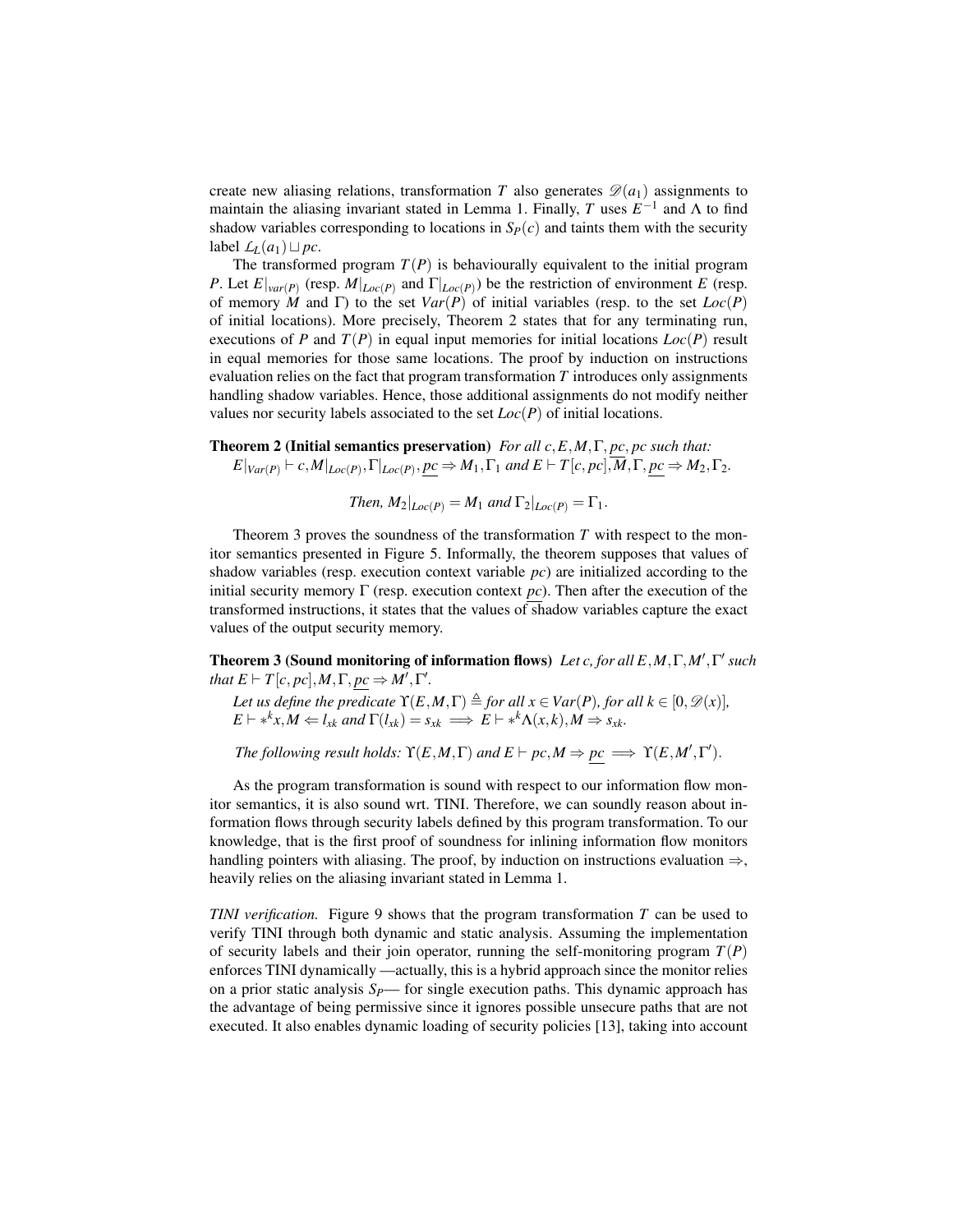eventual updates. The transformation *T* also enables the verification of TINI by static analysis: for instance, off-the-shelf abstract interpretation tools can compute an overapproximation of  $T(P)$  semantics for all execution paths, without implementing new abstract domains. While still being more permissive than traditional type systems, such an approach freezes the enforced security policy. Yet, it enhances our confidence in the analyzed program. It also completely lifts the burden of runtime overhead.



Fig. 9. Non-interference verification using the program transformation *T*.

# 5 Related Work

*Information flow monitors.* Le Guernic et al. [7] formalize a sound flow-sensitive monitor for a simple imperative language with outputs. Le Guernic's monitor combines both static and dynamic analysis in order to enforce TINI. It is based on edit automata [14], which are monitors enforcing a security policy by modifying program actions, namely changing secret outputs to default values in Le Guernic's monitor. Extending our approach with outputs is straightforward. Le Guernic et al. suggest that their monitor can be implemented as a program transformation or a virtual machine (VM).

Russo and Sabelfeld [5] parameterize their hybrid monitor for a simple imperative language by different enforcement actions (default, failstop or suppress). They also prove the necessity to rely on static analysis to soundly monitor information flows while still being more permissive than Hunt-Sands-style [3] flow-sensitive type systems. Unlike monitors based on Russo and Sabelfeld's one, we use a big-step semantics. Hence, we neither need to maintain a stack of security labels for execution contexts, nor insert instructions to notify the monitor at the immediate postdominator of each conditional.

Moore and Chong [15] extend the VM-like monitor of Russo and Sabelfeld with dynamically allocated references, allowing different sound memory abstractions. In our semantics, we use the most precise instantiation of their memory abstraction where each concrete location correspond to one abstract location. While it is undecidable in the general case to determine which locations might be updated by an instruction, we argue that, for the sake of permissiveness, it is necessary to be as precise as possible at least for the set of finite statically allocated locations.

Austin and Flanagan [11] investigate a purely dynamic monitor for a λ-calculus language with references. Their monitor supports a limited flow-sensitivity since it im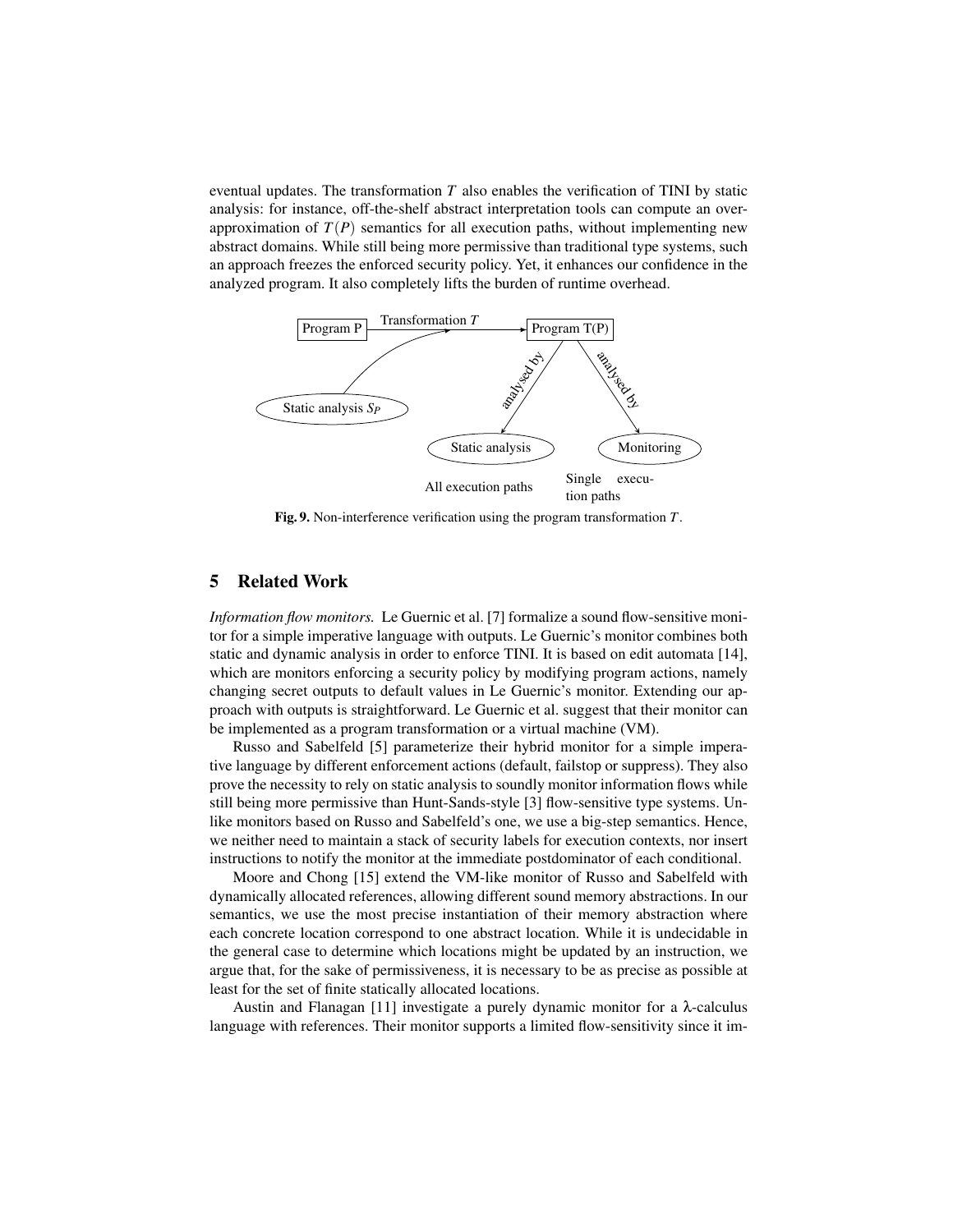plements a conservative no-sensitive upgrade policy; the monitor stops the execution when assigning a public variable in a secret context. Thus, their monitor is proven sound without having to rely on static analyses. Austin and Flanagan [16] also enhance their monitor by a permissive-upgrade approach; their monitor labels public data that is assigned in secret contexts as partially leaked, then soundly forbid branching on those data. Our monitor is fully flow-sensitive, hence more permissive.

*Sound inlining.* Chudnov and Naumann [17] design a sound monitor inlining approach based on Russo and Sabelfeld's monitor. As they aim at monitoring information flows for Javascript, they argue that VM monitors are impractical because of just-in-time compilation. Their language supports output instructions but no references. We also believe that inlining is necessary when the language is compiled rather than interpreted.

Magazinius et al. [18] investigate sound inlining of security monitors for an imperative language supporting dynamic code evaluation but no references. Their monitor is purely dynamic since it uses a no-sensitive upgrade policy as in Austin and Flanagan [11]. Our program transformation approach can also be applied for such a policy in order to soundly monitor information flows for richer languages, including pointers.

# 6 Conclusion and future work

We have formalized a sound flow-sensitive information flow monitor handling pointers and aliasing. We have also inlined our monitor through a program transformation proven sound with respect to our monitor semantics, hence with TINI. Our program transformation enables permissive yet sound enforcement of TINI by both dynamic and static analyses. Our monitor semantics ignores diverging runs since it is inspired by a simple version of the Clight big-step semantics stripped of coinduction [8]. As pointed by Le Guernic [7], this is not problematic when dealing with TINI because we ignore non-termination covert channels.

As we aim to support a large subset of the C language, we plan on extending both the semantics and the program transformation with richer C constructs. We are currently implementing our program transformation as a Frama-C plug-in, an open-source tool for modular analysis of C programs [19]. Frama-C enables the design of powerful analyses relying on the collaboration of off-the-shelf plug-ins. We are going to rely on Value Analysis [20], an abstract interpretation plug-in of Frama-C, in order to compute a correct approximation  $S_P(c)$ , of the set of locations that might be updated by an instruction *c*. Frama-C also supports ACSL [21], a formal specification language for C programs. This language can allow us to handle declassification annotations.

## **References**

- 1. Denning, D., Denning, P.: Certification of Programs for Secure Information Flow. Communications of the ACM 20(7) (1977) 504–513
- 2. Goguen, J., Meseguer, J.: Security Policies and Security Models. In: IEEE Symposium on Research in Security and Privacy. (1982)